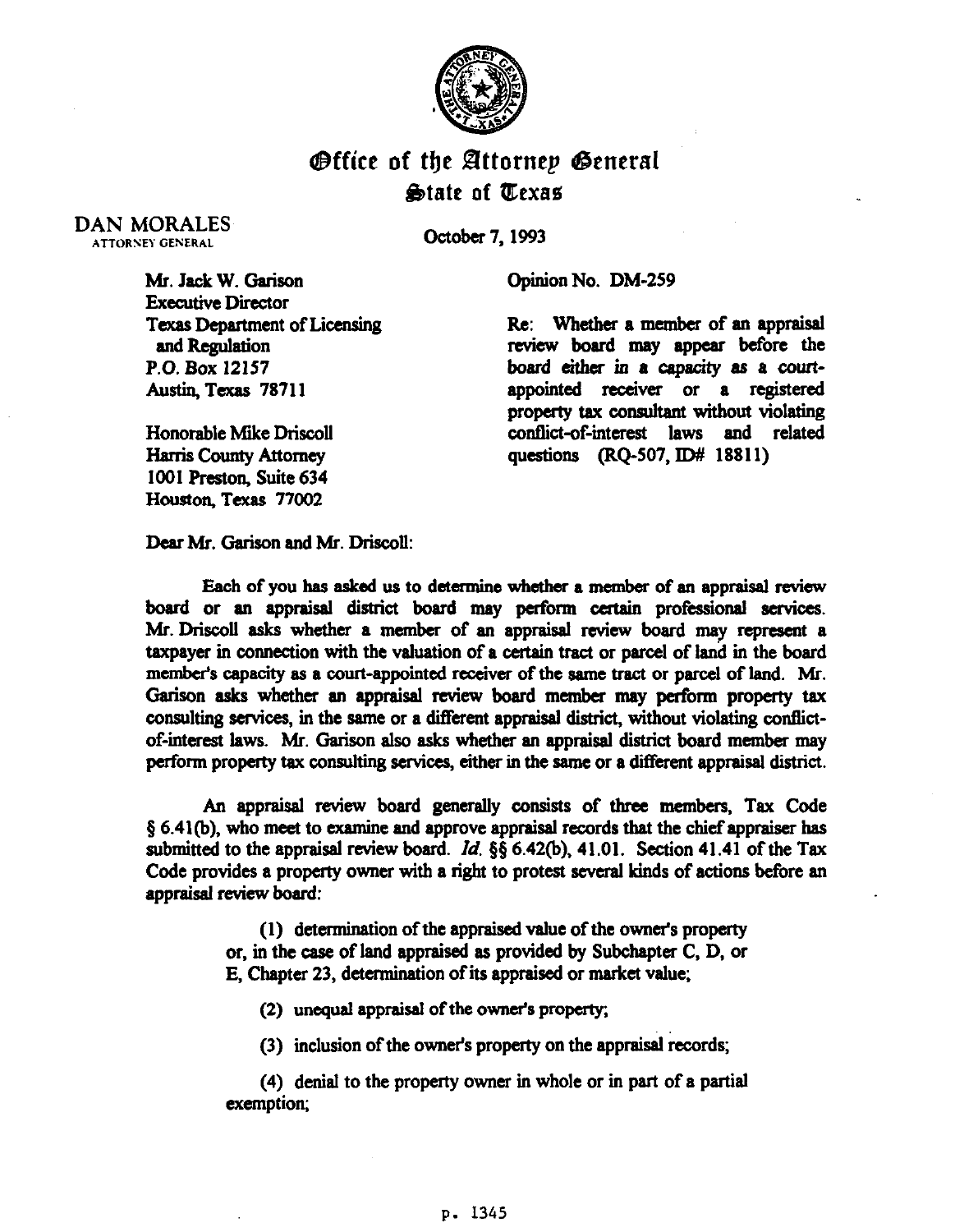(5) determination that the owner's land does not qualify for appraisal as provided by Subchapter C, D, or E. Chapter 23;

(6) identification of the taxing units in which the ownet's property is taxable in the case of the appraisal district's appraisal roll;

(7) determination that the property owner is the owner of property;

(8) a determination that a change in use of land appraised under Subchapter C, D, or E, Chapter 23. has ocaured, or

(9) any other action of the chief appraiser, appraisal district, or appraisal review board that applies to and adversely affects the property owner.

See *also id.* §§ 41.411, 41.42, 41.43. Following notice and a hearing, see id. §§ 41.45, 41.46. 41.461, the appraisal review board must determine the protest and, if necessary, correct the appraisal records to conform with its determination. See *id. \$41.47(b).* 

Mr. Driscoll asks about the propriety of an appraisal review board member representing a taxpayer in a capacity as the court-appointed receiver of the taxpayer's property, which lies in the appraisal review board's jurisdiction. In his brief, Mr. Driscoll explains:

> A receiver holds property for the benefit of the owner and the receiver's actions are generally in accordance with the best interests of the property owner. The receiver is also entitled to reasonable compensation for his services as receiver. . . .

> In the situation at hand, the member bad been appointed receiver by the judge of the 247th District Court of Harris County, Texas[,] in 1984. The judge of the 247th ordered that the receiver sell the property using "prudent real estate practices" and that the proceeds be distributed between the husband and wife.

> Subsequently, the receiver was appointed to serve on the Harris County Appraisal Review Board in 1989 and again in 1991...

> On December 9, 1992[,] the property owner notified the appraisal district that the review board member would be handling [a] protest and withdrew his approval of the 1992 market value which had previously been settled with a district appraiser. Footnote omitted.]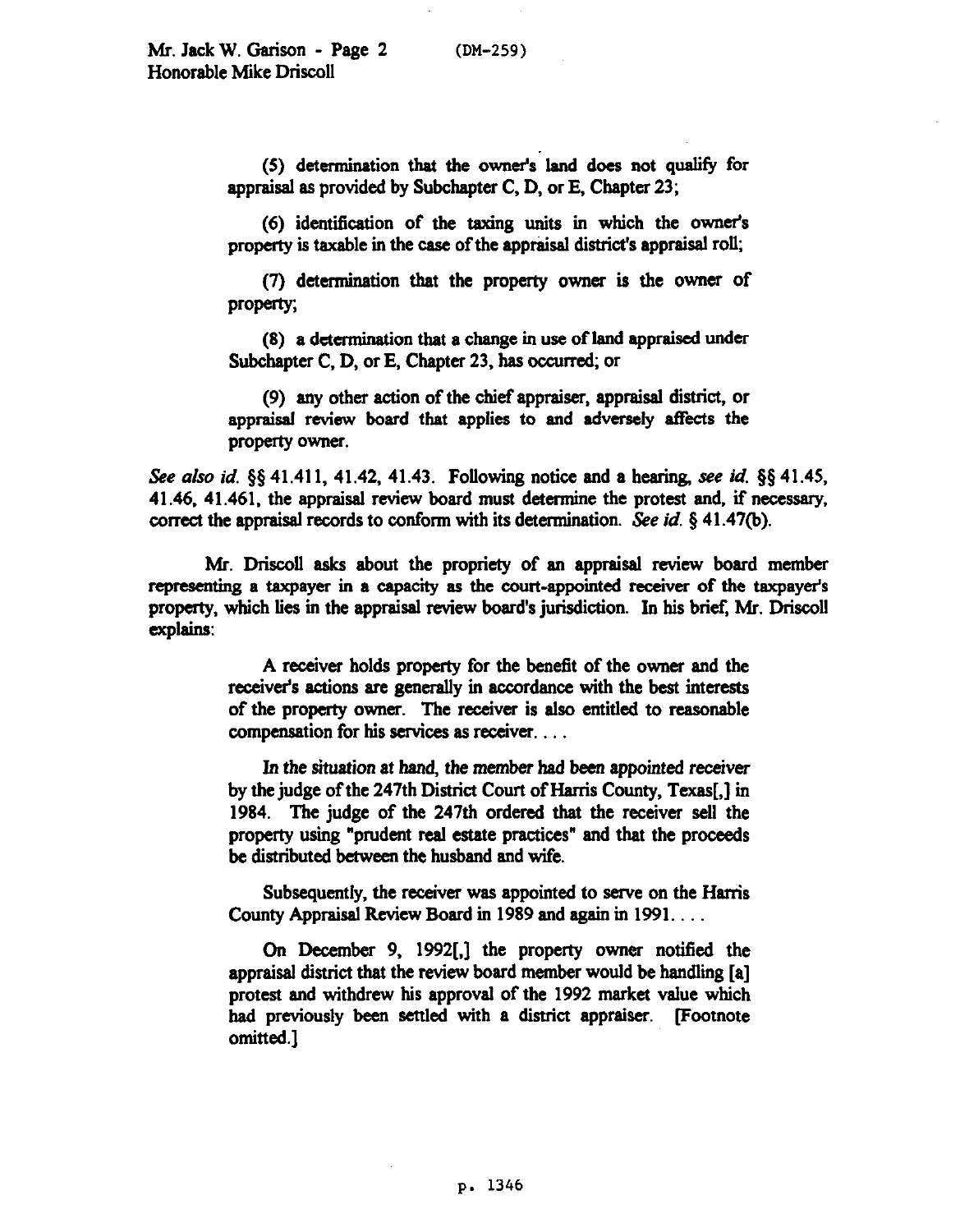Mr. Driscoll particularly asks about the applicability of section 6.412(a) of the Tax Code and section 36.08 of the Penal Code. Under section 6.412(a) of the Tax Code, an individual is ineligible for service on an appraisal review board if the individual is "related within the second degree by consanguinity or affinity, as determined under Article 5996h, Revised Statutes,<sup>1</sup> to an individual who is engaged in the business . . . of representing property owners for compensation in proceedings under this title in the appraisal district for which the appraisal review board is established." (Footnote added.) The legislature enacted section  $6.412(a)$  in 1989, see Acts 1989, 71st Leg., ch. 796, § 12, at 3595, and amended the subsection in 1991 by adding the language "as determined under Article **5996h,** Revised Statutes," see Acts 1991,72d Leg., ch. 561, Q 45, at 1988.

Former article 5596h, V.T.C.S., see supra note 1, which the legislature also enacted in 1991 by the passage of House Bill 1345, see Acts 1991, 72d Leg., ch. 561,  $\S$  1. at 1979-80--the same bill that amended section  $6.412(a)$  of the Tax Code--provides that relationships by consanguinity or affinity must be determined using the civil law method. See Gov't Code § 573.021. The Government Code provides for the calculation of degree of relationship as follows:

> Sec. 573.022. (a) DETERMINATION OF CONSANGUIN-ITY. Two individuals are related to each other by consanguinity if:

- (1) one is **a** descendant of the other, or
- **(2)** if they share a common ancestor.
- . . .

. .

**Sec. 573.023.** (a) COMPUTATION OF DEGREE OF CON-SANGUINITY. The degree of relationship by consanguinity between an individual and the individual's descendant is determined by the number of generations that separate them. A parent and child are related in the first degree, a grandparent and grandchild in the second degree, a great-grandparent and great-grandchild in the third degree and so on.

Sec. 573.024. (a) DETERMINATION OF AFFINITY. Two individuals are related to each other by affinity if:

 $(1)$  they are married to each other; or

<sup>&</sup>lt;sup>1</sup>In 1993 the Seventy-third Legislature repealed V.T.C.S. article 5996h. See Acts 1993, 73d Leg., ch. 268. The material in that article was codified as chapter 573 of the Government Code.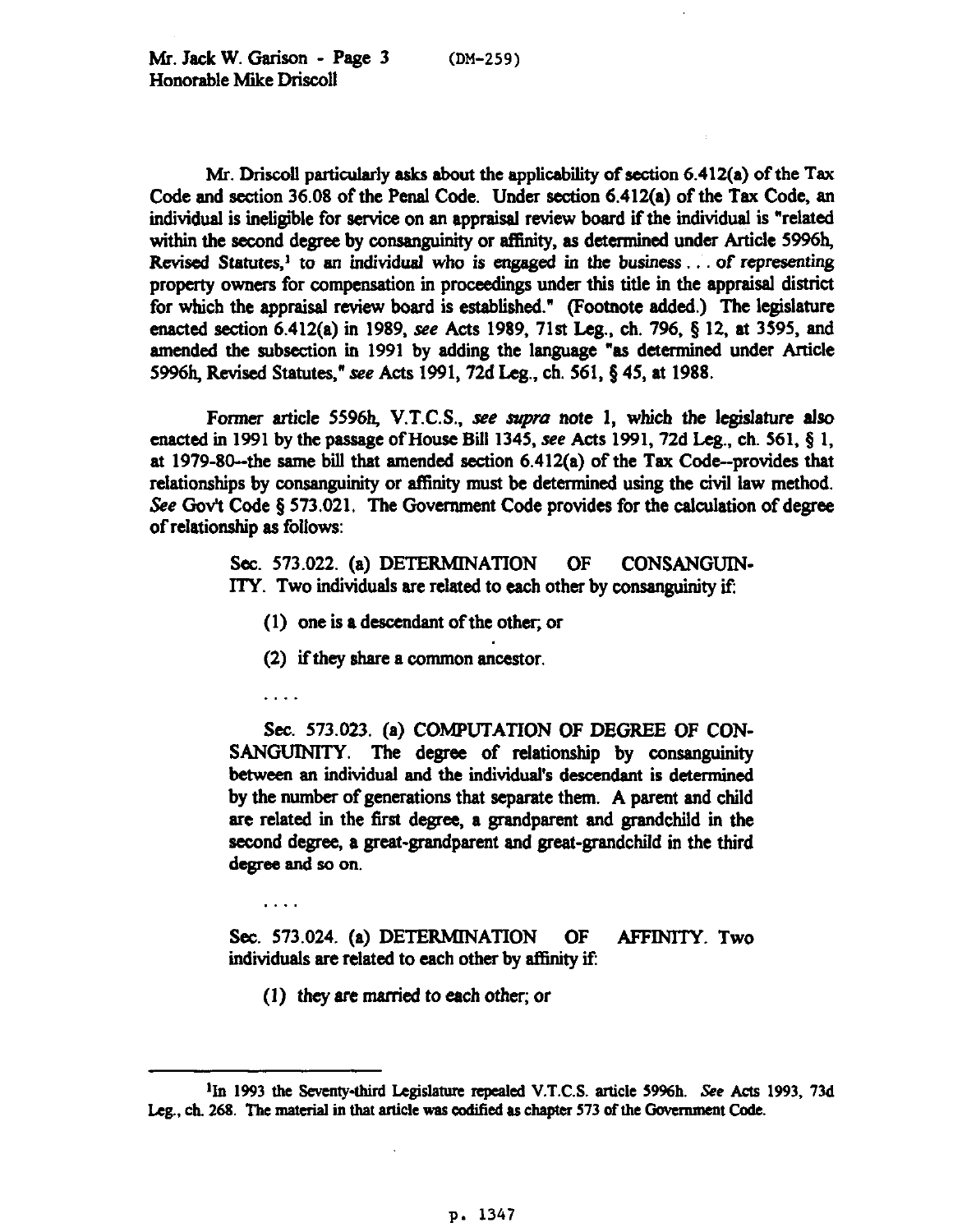(2) the spouse of one of the individuals is related by consanguinity to the other individual.

By definition, the determination of degree of a relationship by consanguinity or by affinity assumes a relationship between two persons. Thus, for purposes of calculating the degree of a relationship by consanguinity or by affinity, a person may not be related to himself or herself. We do not believe the legislature envisioned that section 6.412(a) of the Tax Code would apply to a situation in which a member of the appraisal review board is the "individual who is engaged in the business. . . of representing property owners for compensation in proceedings under this title in the appraisal district for which the appraisal review *board* is *established." See also infra* note 11 and accompanying text (describing legislative history of Tax Code section 6.035(a)). Jn our opinion, therefore, section 6.412(a) of the Tax Code is inapplicable to the situation before us here.2

Additionally, section 36.08 of the Penal Code is inapplicable. Section 36.08 prohibits gifts to public servants in certain circumstances; it does not prohibit a public servant from receiving adequate compensation for services the individual performed in an unofficial capacity. See Penal Code §§ 36.08, 36.10(a)(1). See generally Attorney Generd Opinion H-551 (1975).

We believe that section 41.69 of the Tax Code governs this situation. Section 41.69 precludes a member of an appraisal review board from participating in the determination of certain taxpayer protests:

> A member of the appraisal review board may not participate in the determination of a taxpayer protest in which he is interested or in which he is related to a party by affinity within the second degree or by consanguinity within the third degree, as determined under Article 5996h, Revised Statutes.3 Footnote added.]

The legislature added section 41.69 to the Tax Code in 1979. See Acts 1979, 66th Leg., ch. 841,  $\S$  1, at 2309.

To fully answer your question, we must deduce the meaning the legislature intended when it used the word "interested" in section 41.69 of the Tax Code.

<sup>3</sup>See supra note 1.

<sup>&</sup>lt;sup>2</sup>Section 41.69 of the Tax Code prohibits a member of an appraisal review board from participating in the determination of a taxpayer protest in which the member personally is interested or in which the member is related within a prohibited degree to a party involved in the protest. See infra (quoting Tax Code section 41.69). Clearly, if the legislature wanted to write section 6.412(a) to apply to a situation in which the appraisal review board member was personally involved, as well as a situation in which the member was related to an individual representing property owners before the appraisal review board, the legislature could have done so.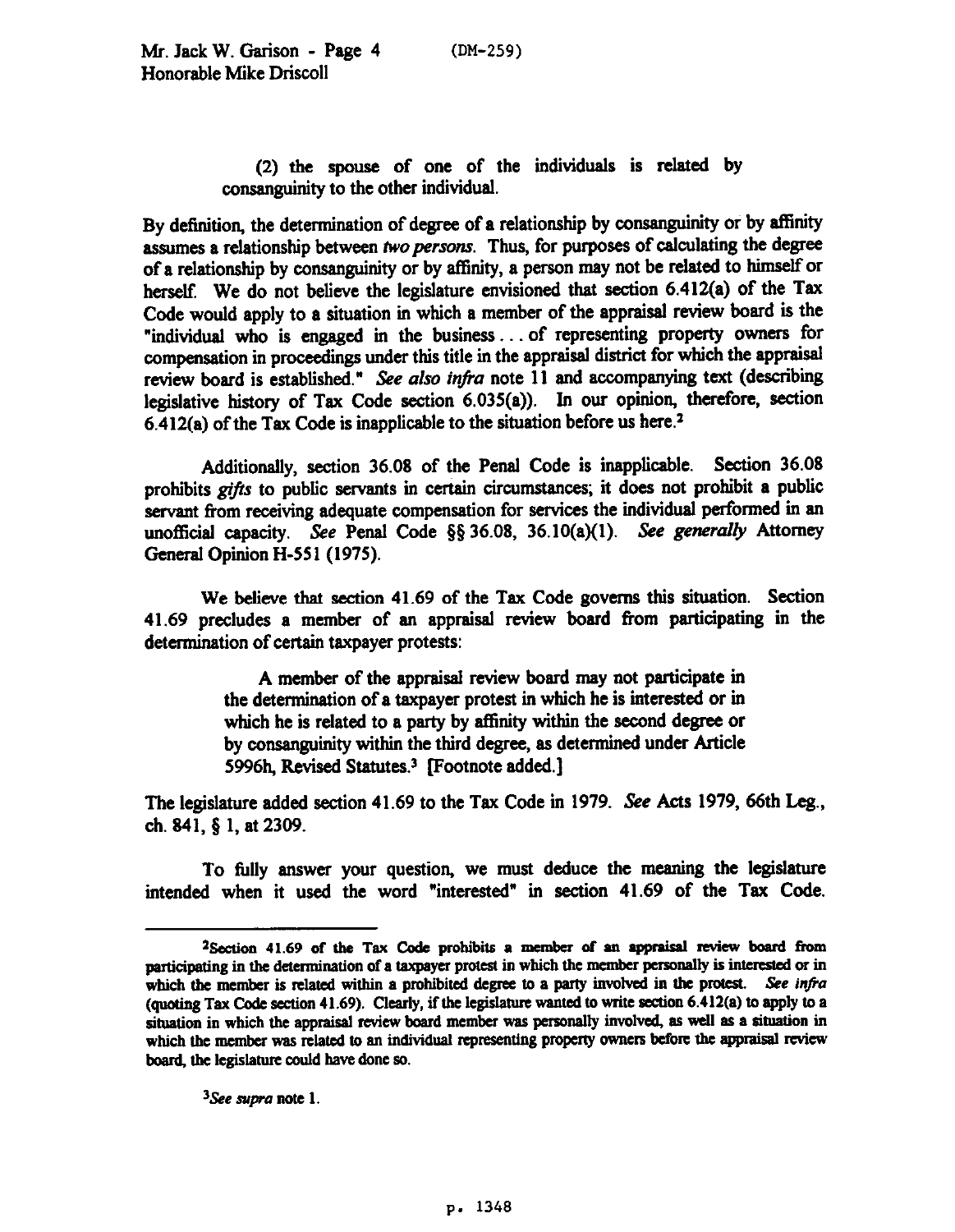Unfortunately, we found no legislative history indicating the kinds of situations in which the legislature envisioned that an appraisal review board member might have an interest in a taxpayer protest. We look, therefore, to similar constitutional and statutory provisions in existence in 1979, of which we presume the legislature was aware. See Attorney General Opinion V-1215 (1951) at 2.

The majority of the provisions we exsmined, however, modify the word "interest" in such a way as to affect the interpretation of the provision. See, e.g., Tex. Const. art. III, 5 18 (prohibiting legislator from being "interested, either directly or indirectly" in certain contracts with state), art. III, \$22 (requiring legislator with "personal or private interest" in proposed legislation to disclose interest and refrain from voting on proposal); Gov't Code § 573.058(a) (requiring state board or commission member with "personal or private interest" in matter before board to disclose interest and to refrain from voting on matter); Local Gov't Code  $\S 81.002$  (requiring newly appointed county judge or county commissioner to affirm that he or she "will not be interested, directly or indirectly" in contract with or claim against county). We found one provision, article V, section 11 of the Texas Constitution, that uses the word "interest" without any attendant modifiers, and we believe this provision and the judicial interpretation of this provision are instructive for our purposes here.

Article V. section 11 forbids a judge from sitting in any case in which the judge "may be interested,... or when he shall have been counsel in the case," among other things. "Interest" has been construed to refer to a direct personal or pecuniary interest in the case. See Tex. Const. art. V, § 11 interp. commentary; *City of Oak Cliff v. State*, 79 S.W. 1068, 1069 (Tex. 1904) (and cases cited therein); Attorney General Opinion DM-109 (1992) at 3-4 (and cases cited therein). We accordingly interpret section 41.69 of the Tax Code to apply whenever a member of an appraisal review board has a direct personal or pecuniary interest in the determination of a taxpayer protest before the appraisal review board. In our opinion, a member of an appraisal review board who, as a paid, court-appointed receiver, is representing a taxpayer in a protest before the appraisal review board has, as a matter of law, a direct personal or pecuniary interest in the result.4 Section 41.69 of the Tax Code accordingly precludes the member's participation in the appraisal review board's determination of the protest.

<sup>&</sup>lt;sup>4</sup>Although article V, section 11 of the Texas Constitution disqualifies a judge when "he shall have been counsel in the case," in addition to when he "may be interested" in the case, the absence of similar language in section 41.69 of the Tax Code does not prevent us from reaching this conclusion. We do not believe that, absent the constitutional prohibition, a judge would be qualified to sit in a case in which the judge had represented or was representing one of the parties as counsel. But see Taylor v. Williams, 26 Tex. 583, 585-86 (1863) (stating that, under common law, judge was not disqualified from sitting in cause in which he had been of counsel), overruled on other grounds, McCloud v. Harris, 582 S.W.2d 772 (Tex. 1979).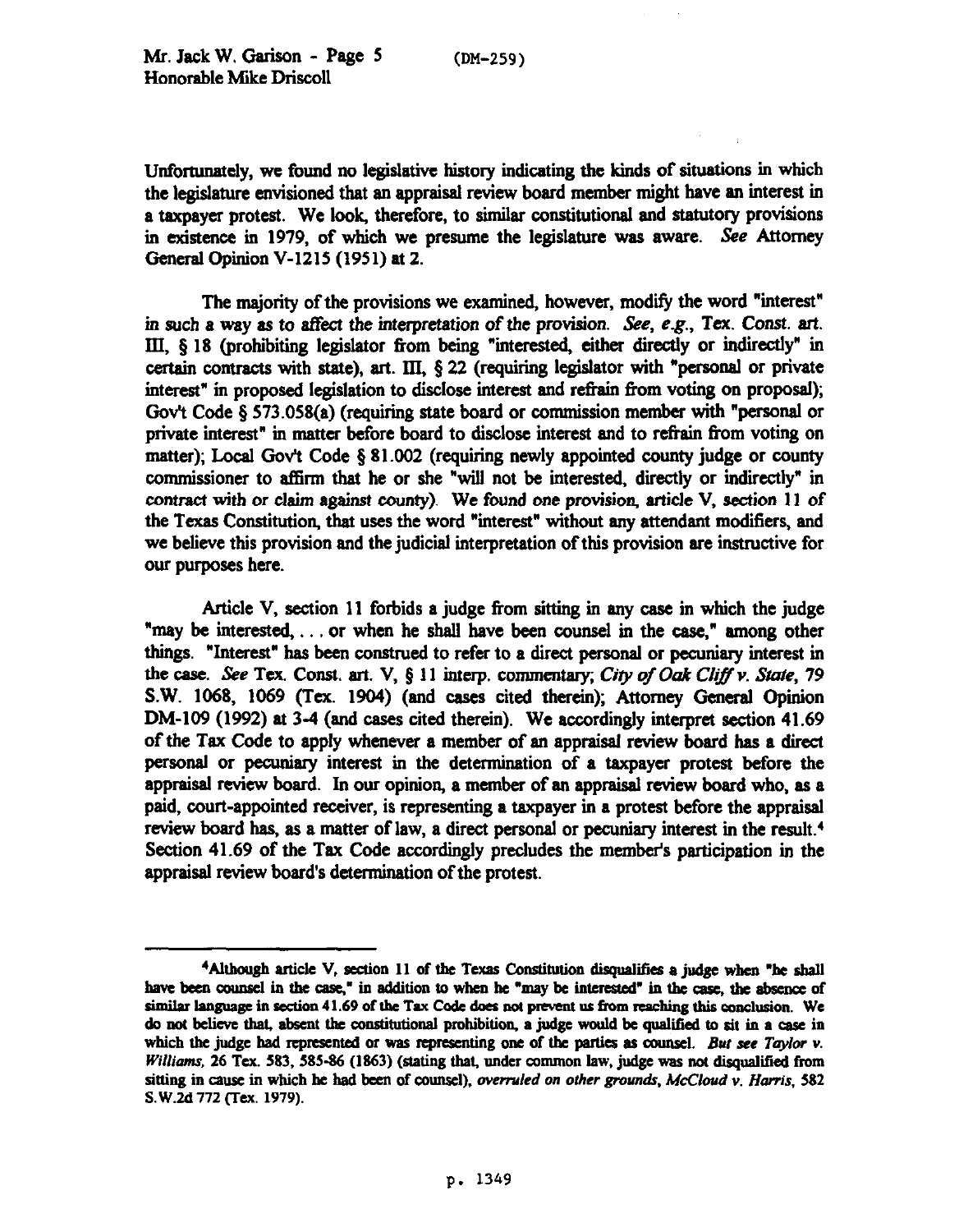We note that chapter 171 of the Local Government Code also may apply in this situation. Chapter 171 of the Local Government Code, which regulates conflicts of interest of local public officials<sup>5</sup> including a member of an appraisal review board, requires a local public official, prior to a vote or decision on any matter involving a business entity or real property in which the official has a substantial interest, to disclose the nature and extent of the interest. Local Gov't Code  $\S$  171.004(a); see 35 D. BROOKS, COUNTY AND SPECIAL DISTRICT LAW § 18.37, at 632-33 (Texas Practice 1989). In certain specified circumstances, the official also must abstain from further participation in the matter.<sup>6</sup> *Id.* Chapter 171 of the Local Government Code expressly preempts common-law conflict-of**interest** rules as they apply to local public officials. Local Gov't Code 6 171.007(a); see also Attorney General Opinions JM-1187 (1990) at 4; JM-424 (1986) at 4.

Under chapter 171 of the Local Government Code, an official has a substantial interest in a business entity if

> (1) the person owns 10 percent or more of the voting stock or shares of the business entity or owns either 10 percent or more or \$5,000 or more of the fair market value of the business entity; or

> (2) funds received by the person from the business entity exceed 10 percent of the person's gross income for the previous year.

Local Gov't Code  $\S 171.002(a)$ ; see also Attorney General Opinion JM-1187 at 2-3. Notably, section 171.004(a) of the Local Government Code applies to any local public **official** who has a substantial interest in a business entity or real property that is involved in a matter before the governmental body. On the other hand, section 41.69 of the Tax Code applies only to members of an appraisal review board, but it applies to a taxpayer protest in which a member has a direct personal or pecuniary interest, regardless of the quantity of the interest. Thus, if a member of an appraisal review board is interested in a particular taxpayer protest before the board but that interest is not a "substantial interest"

Failure to comply with the requirements section 171.004 articulates may constitute a class A misdemeanor. Local Gov't Code § 171.003.

<sup>&</sup>lt;sup>5</sup> Section 171.001(1) of the Local Government Code defines "local public official" as "a member district . . . who exercises responsibilities beyond those that are advisory in nature." of the governing body or another officer, whether elected, appointed, paid, or unpaid, of any

**<sup>%</sup>ection 171.004(a)(l) quires a local public o5icial lo abstain from participation in a matter**  before the governmental body of which the official is a member if the official has a substantial interest in a business entity, and "action on the matter will have a special economic effect on the business entity that is distinguishable from the effect on the public." See infra (defining "substantial interest"). Similarly, **section 171.004(a)(2) requires a local public official to abstain from participation in a matter before the** governmental body of which the official is a member if the official has a substantial interest in real property, and "it is reasonably foreseeable that an action on the matter will have a special economic effect on the value of the property, distinguishable from its effect on the public.<sup>\*</sup> *Id.* (same).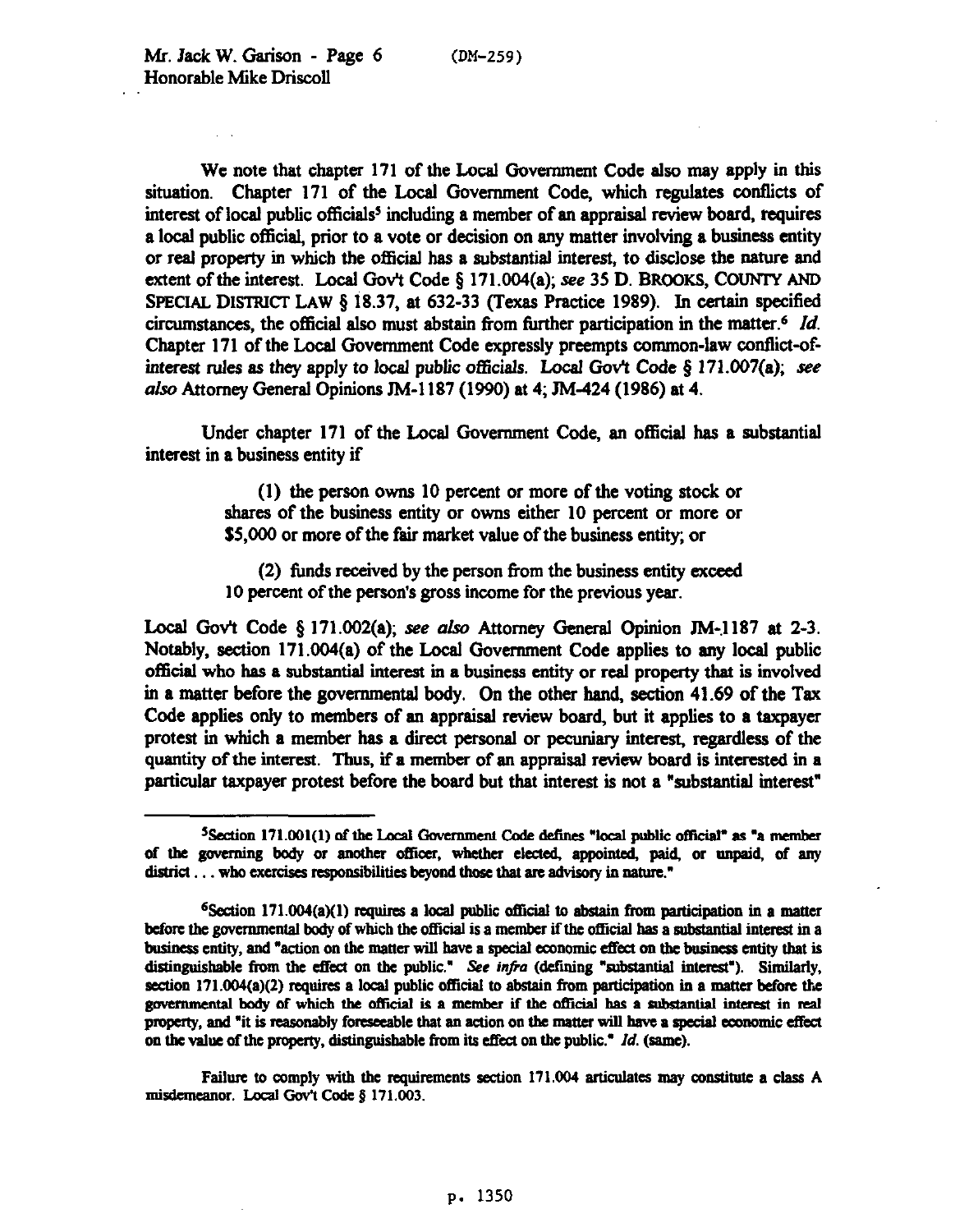within the context of chapter 171 of the Local Government Code, section 171.004(a) authorizes the member to participate in the determination of the protest, while section 41.69 of the Tax Code prohibits the members participation. Additionally, even if the member has a substantial interest, section I71.004(c) may authorize the member to participate after disclosing the nature and extent of the interest, while, again, section 41.69 of the Tax Code prohibits the member's participation. To the extent of any wnflict between section 171.004(a) of the Local Government Code as it applies to a member of an appraisal review board and section 41.69 of the Tax Code, section 41.69 prevails because it applies specifically to members of an appraisal review board. See 67 TEX. JUR. 3d Statutes  $\S$  126, at 719-24 (explaining that if general provision of statute irreconcilably conflicts with special or local provision, special or local provision generally prevails); *id.* § 136, at 752 (stating that if general statute and more detailed enactment conflict, latter generally prevails).

Mr. Garison's questions involve a registered property tax consultant. Article 8886, **section** 2(d)(7), V.T.C.S., authorizes a registered property tax consultant to perform or supervise the performance of the following services:

> (A) preparing a property tax rendition or report for another person under Chapter 22, Tax Code;

> (B) representing another person in a protest under Subchapter C, Chapter 41, Tax Code;

> (C) consulting or advising another person concerning the preparation of a property tax rendition or report under Chapter 22. Tax Code, or concerning a matter the person may protest under Subchapter C. Chapter 41. Tax Code;

> (D) negotiating or entering into an agreement with an appraisal district on behalf of another person concerning a matter that is or may be the subject of a protest under Subchapter C, Chapter 41, Tax Code; or

> Q acting as the designated agent of a property owner in accordance with Section 1.111, Tax Code.7

V.T.C.S. art. 8886, § 1(a)(7) (footnote added; footnote deleted). An appraisal review board hears matters protested under subchapter C, chapter 41 of the Tax Code. See *id.*   $\S 1(a)(7)(C)$ . Thus, a property tax consultant will have occasion to represent taxpayers before an appraisal review board.

<sup>&</sup>lt;sup>7</sup> Section 1.111 of the Tax Code authorizes a property owner to designate a person to act as the owner's agent for any purpose under title 1 of the Tax Code (chapters 1-43) in connection with the property or property owner and provides the method by which a property owner may so designate.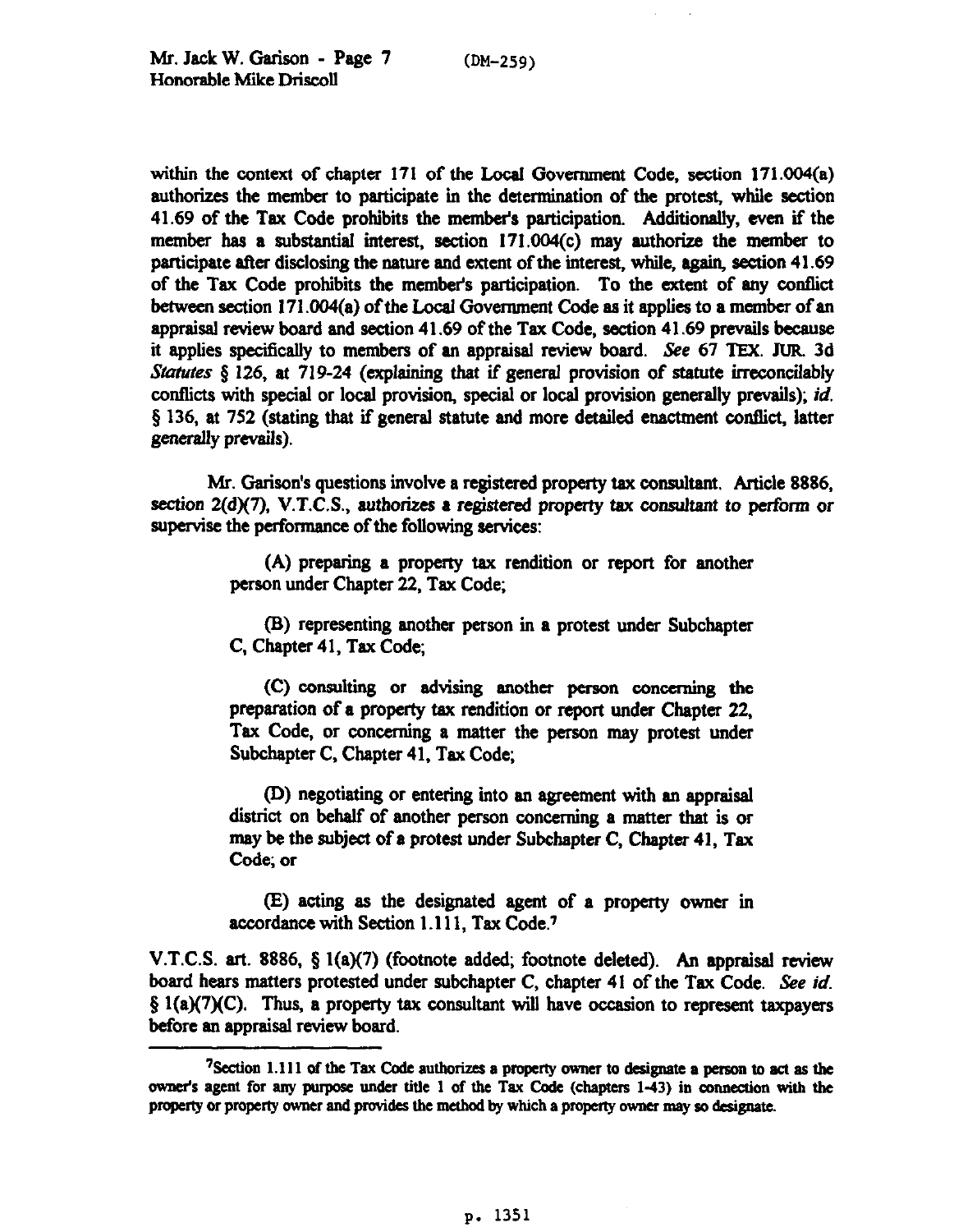Initially, Mr. Garison asks whether a registered property tax consultant may serve as a member of an appraisal review board.<sup>8</sup> We are unaware of any statutory or commonlaw provision that prohibits a registered property tax consultant from serving as a member of an appraisal review board. Of course, section 41.69 of the Tax Code limits a member's participation in a taxpayer protest in which the member has a direct personal or pecuniary interest. In our opinion, a member of an appraisal review board who performs property tax consulting services in a taxpayer protest that is before the appraisal review board has, as a matter of law, a direct personal or pecuniary interest in the outcome of the matter. Accordingly, section 41.69 of the Tax Code prohibits the member's participation in the determination of the protest.<sup>9</sup> Neither section 41.69 nor any other law of which we are awsre limits a member of an appraisal review board from performing property tax consulting services before an appraisal review board of another district, however.

Mr. Garison also asks whether a registered property tax consultant may serve as a member of an appraisal district board, and conversely. whether a member of an appraisal district board may perform property tax consulting services, in the same or a different appraisal district, without violating conflict-of-interest laws.<sup>10</sup> Section 6.01(a), (b) of the Tax Code establishes in each county an appraisal district, which has the responsibility of appraising property in the district for ad *vulorem tax* **purposes** of the taxing units in the appraisal district. See Tax Code § 1.04(12) (defining "taxing unit"); see also Attorney General Opinion JM-1060 (1989) at 1. A five-member board of directors governs each appraisal district. Tax Code  $\S 6.03(a)$ ; see also Attorney General Opinion JM-1060 at 1. The duties of the appraisal district board are largely administrative; for example, the appraisal district board must appoint a chief appraiser, who serves as the chief administrator of the appraisal office, Tax Code  $\S 6.05(c)$ , and approve an annual budget for the appraisal district,  $id. \S$  6.06. Members of the public may comment on any issue

<sup>9</sup>For the reasons stated above, we do not consider the applicability of chapter 171 of the Local Government Code. See supra notes 5, 6 and accompanying text (discussing chapter 171 and comparing Government Code section 171.004(a) with Tax Code section 41.69).

<sup>&</sup>lt;sup>8</sup>As we consider all of Mr. Garison's questions, we are aware that article 8886, section 6(a), V.T.C.S., requires the commissioner of licensing and regulation to "establish standards of practice, conduct, and ethics<sup>®</sup> for registered property tax consultants. Title 16, section 66.20(f) of the Texas Administrative Code articulates the code of ethics to which each registered property tax consultant must submit. The code of ethics currently contains no provisions that apply to any of the situations about which Mr. Garison asks. In our opinion, however, article 8886, section 6(a), V.T.C.S., authorizes the commissioner to promulgate such provisions.

<sup>&</sup>lt;sup>10</sup> Additionally, Mr. Garison asks whether the state ethics law, Government Code chapter 572, formerly V.T.C.S. article 6252-9b, Acts 1993, 73d Leg., ch. 268, § 1, 46, prohibits a member of either an appraisal district board or an appraisal review board from performing property tax consulting services in the same or a different district, or conversely, a registered property tax consultant from serving on either board. The state ethics law applies only to state officers and state employee see Gov't Code § 572.001 **(formerly V.T.C.S. art. 6252~9b, 8 1); it does not apply, therefore, to a member of an appraisal dislricl**  board or appraisal review board.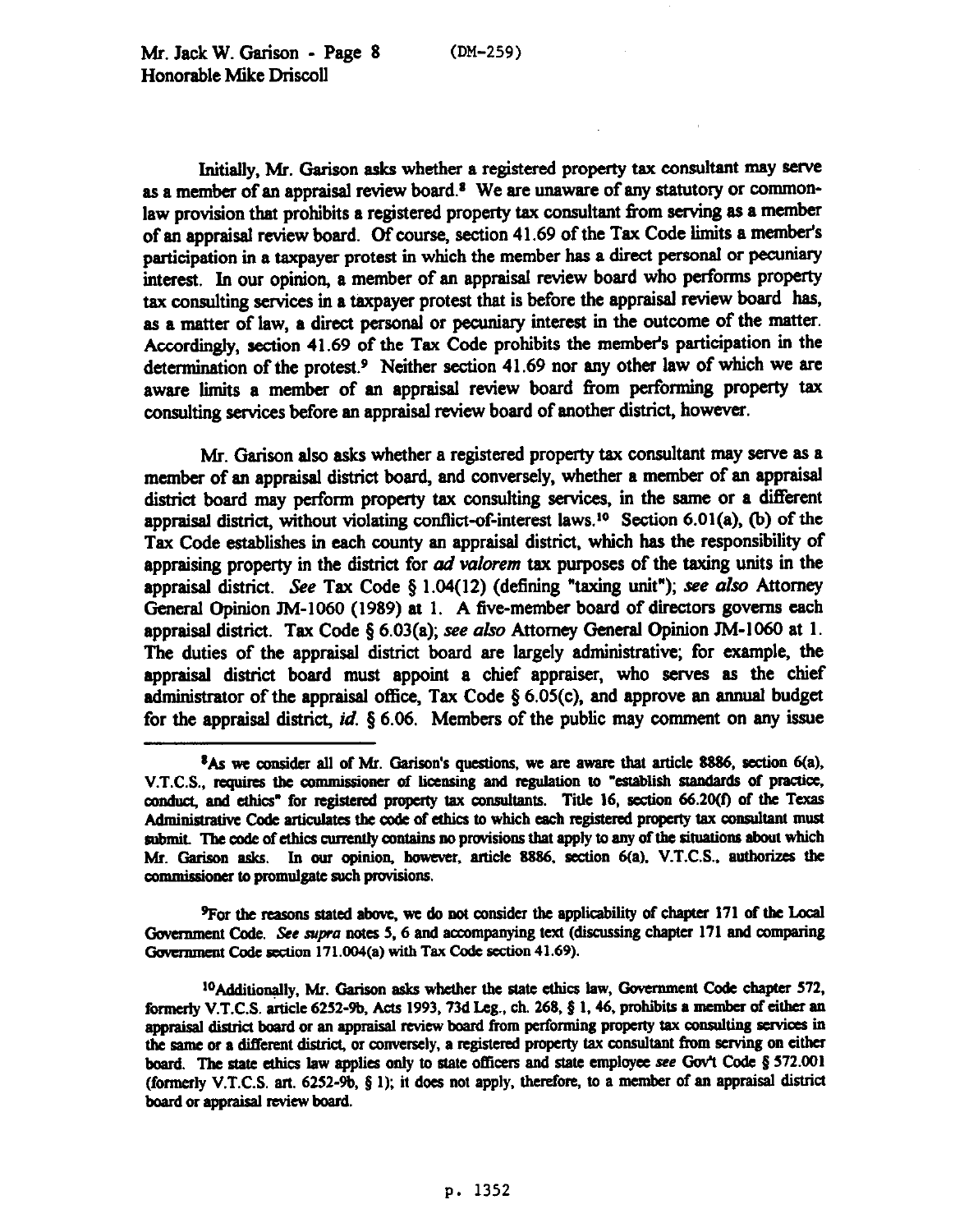within an appraisal district board's jurisdiction, see *id.* 5 6.04(d), and may 6le complaints with the board, see *id.*  $\S 6.04(f)$ , (g). Because a registered property tax consultant is authorized to represent a property owner for any purpose under title 1 of the Tax Code see V.T.C.S. art. 8886,  $\S$  1(a)(7)(E); Tax Code  $\S$  1.111(a), a property tax consultant may have occasion to represent a property owner before an appraisal district board.

We find no conflict-of-interest law that prohibits a registered property tax consultant from serving as a member of an appraisal district board. Regarding the propriety of an appraisal district board member performing property tax consulting services either in the same or a different appraisal district, we note initially that section 6.035(a) of the Tax Code parallels section 6.412(a) by making ineligible for service on a appraisal district board an individual "related within the second degree by consanguinity or affinity, as determined under Article 5996h, Revised Statutes, to an individual who is engaged in the business ... of representing property owners for compensation in proceedings under this title in the appraisal district." The legislature enacted section 6.035(a) by means of the same bill that enacted section  $6.412(a)$ . See Acts 1989, 71st Leg., ch. 796, 8 4, at 3592. The legislature subsequently amended *section* 6.035(a) expressly to reference article 5996h, V.T.C.S., by means of the same bill similarly amending section 6.412(a). See Acts 1991, 72d Leg., ch. 561, 5 43, at 1987. But see *supra* note 1. For the reasons discussed in connection with section 6.412(a), see supra notes l-2 and accompanying text, we believe that section 6.035(a) does not apply to a situation in which a member of an appraisal district board is "an individual who is engaged in the business of appraising property for compensation for use in proceedings under this title or of *representing* property owners for *wmpcnsation in* proceedings under this title in the appraisal district. $"11"$ 

<sup>&</sup>lt;sup>11</sup>We further note that House Bill 432, as introduced, did not propose to add section  $6.035(a)$  to the Tax Code. However, House Bill 2495, which Representative Valigura authored and introduced, proposed to add section 6.035(a) to the Tax Code, using language substantially similar to the language added in the House Committee substitute and ultimately adopted in House Bill 432. Testifying before a subcommittee of the House Ways and Means Committee, Representative Valigura stated that his bill would prohibit an individual from serving as a board member or a chief appraiser if the individual is "related to someone in the appraisal business" in the county in which the board or chief appraiser has jurisdiction. Hearings on H.B. 2495 Before the House Subcomm. on Ways & Means, 71st Leg. (Apr. 3, 1989) (statement of Representative Valigura) (tape available from House Committee Services Office). Additionally, Representative Valigura recounted for the subcommittee the circumstances in Montgomery County, which evidently prompted him to introduce House Bill 2495. He stated that the Montgomery County chief appraiser was rumored to have relatives in the appraisal business, whose clients received *preferential treatment. Id. One of the board members, "a... supporter of IRcpresentative Valigura'sl."* also had a very good appraisal business. *Id.* Representative Valigura felt that no person coming before the appraisal district board for protest or for valuations should receive any type of preferential treatment. *Id.* We believe that Representative Valigura's testimony lends further support to our conclusion that  $section 6.035(a)$  of the Tax Code applies only to situations in which a relative of a board member is involved in the appraisal business; the legislature did not intend the subsection to apply in a situation in which the board member himself or herself is involved in the appraisal business.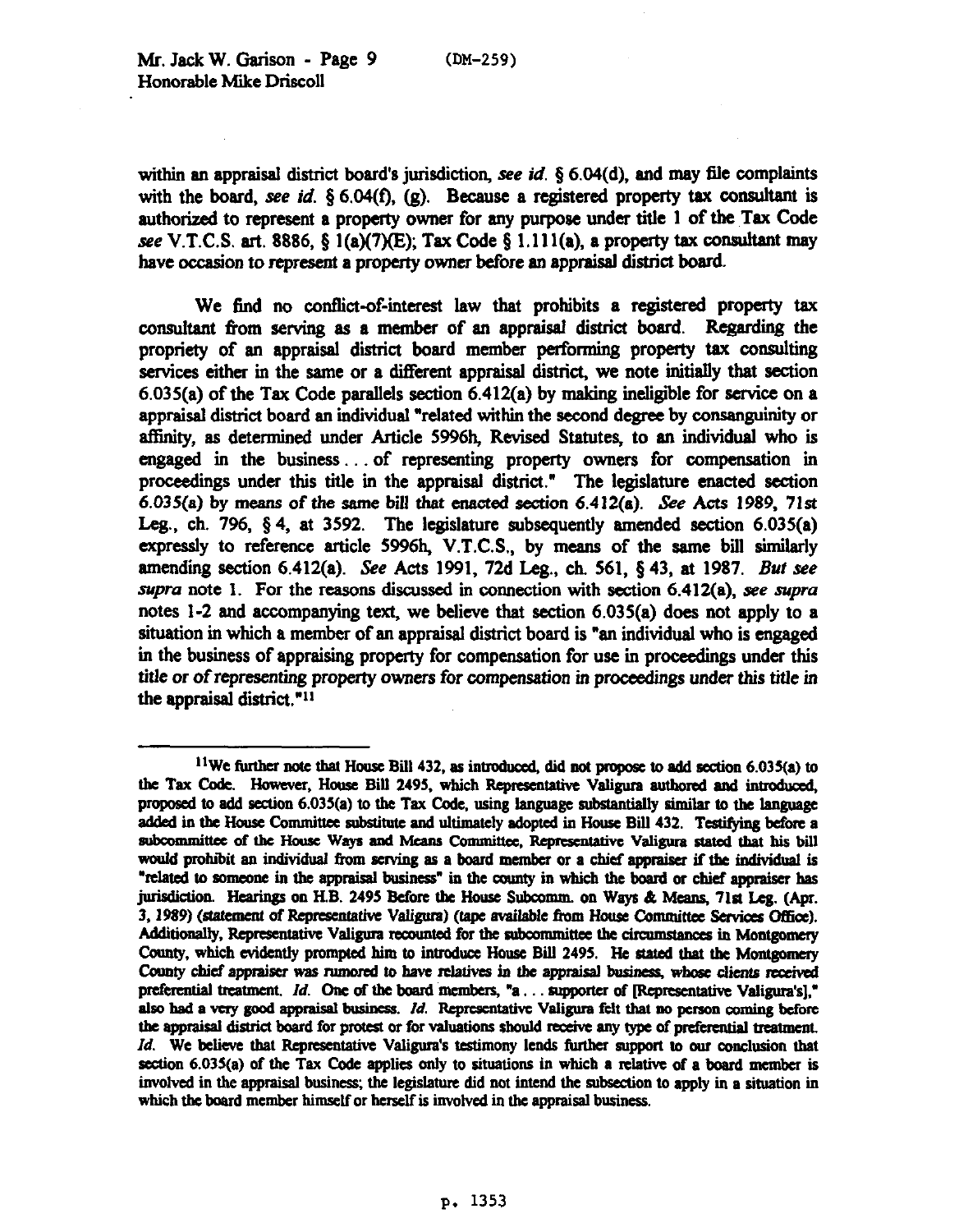We believe that chapter 171 of the Local Government Code governs the situation about which Mr. Garison asks.12 Under chapter 171, a member of an appraisal district board must, prior to a vote or decision on any matter involving a business entity or real property in which the member hss a substantial interest, disclose the nature and extent of the interest and possibly to abstain from tinther participation *in the matter.'3 See supra*  notes 5, 6 and accompanying text (discussing chapter 171 and comparing Gov't Code # 171.004(a) with Tax Code § 41.69). However, whether, for purposes of chapter 171 of the Local Government Code, a member of an appraisal district board has a substantial interest in a business entity and therefore must comply with section 171.004(a) is a question involving the resolution of facts; such a question cannot be determined in the opinion process. Gn the other hand, we are unaware of any statute that limits a member of an appraisal district board from performing property tax wnsultant services before the appraisal district board of another district.

## **SUMMARY**

**Pursuant to section** 41.69 of the Tax Code, a member of an appraisal review board may not participate in the determination of a taxpayer protest before the appraisal review board in which the **member,** acting as a paid, court-appointed receiver of a tract of property in the appraisal district, represented a property owner because the member has, as a matter of law, a direct personal or **pecuniary interest in the outcome of the protest. Similarly, section** 41.69 of the Tax Code precludes a member of an appraisal review board from participating in the deterrninstion of a taxpayer protest if **the** member performed **property tax** wnsuhing **services in the protest** 

<sup>12</sup>Section 41.69 of the Tax Code does not apply here because that section applies to the members of an appraisal review board, not to the members of an appraisal district board.

<sup>(</sup>footnote continued)

Representative Valigura's bill, House Bill 2495, was left pending before the subcommittee of the House Committee on Ways and Means. However, the House Committee on Ways and Means incorporated into its committee substitute for House Bill 432 substantially similar language to that House Bill 2495 proposed for the new section 6.035 of the Tax Code. Furthermore, the committee substitute proposed the addition of section 6.412(a) to the Tax Code, the language of which is substantially similar to the language of section 6.035(a). Representative Stiles, the author of House Bill 432, considered House Bill 432 to be "an omnibus bill that... will clean up the problems of administration and financing of appraisal districts in the state."

<sup>&</sup>lt;sup>13</sup>This office has stated that a member of an appraisal district board is a local public official for purposes of chapter 171 of the Local Government Code. See Attorney General Opinion JM-1187 (1990) at 2.